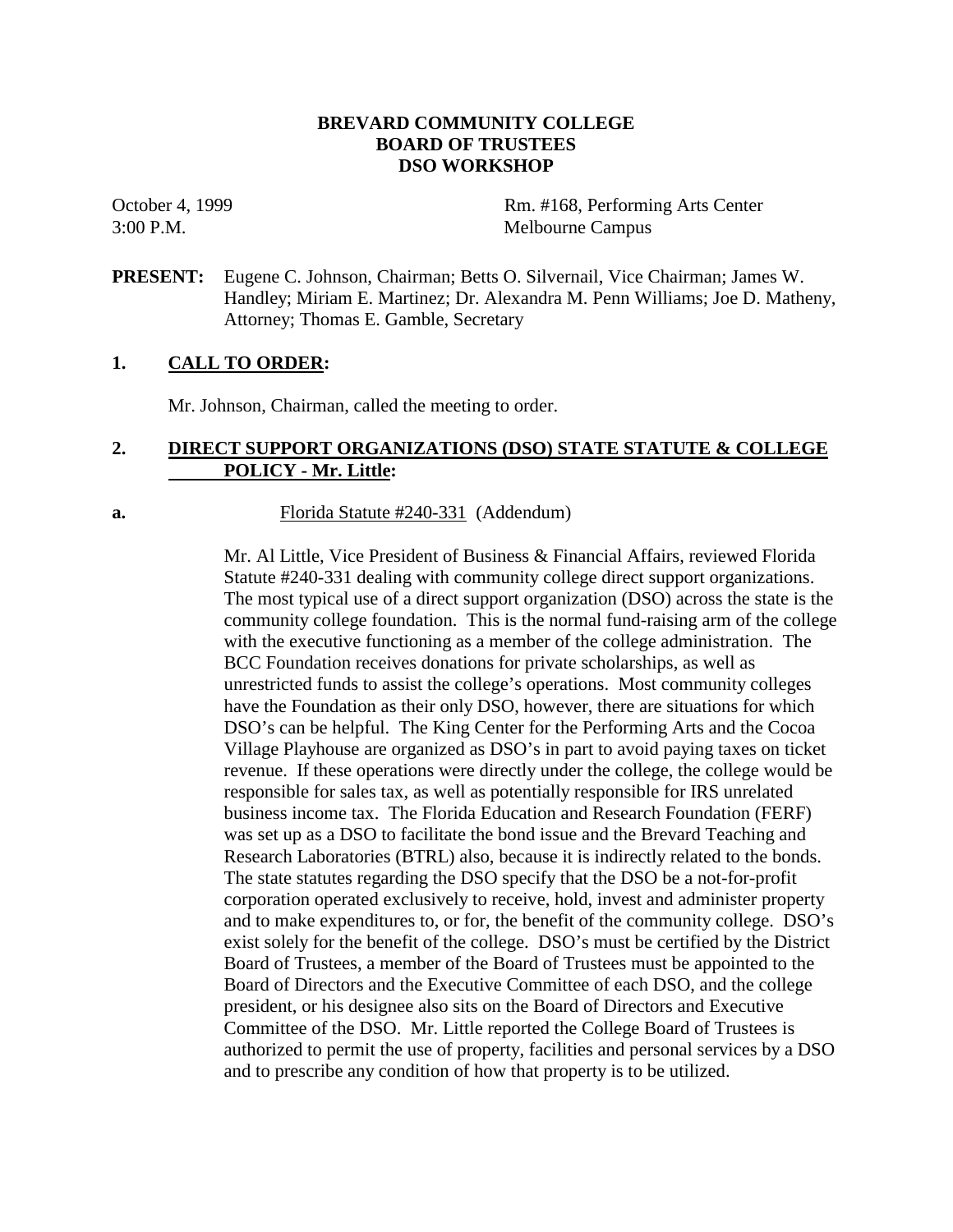Board of Trustees Meeting October 4, 1999 Page -2-

> All transactions between DSO's must be approved by the District Board of Trustees. Each DSO must provide to the Board of Trustees a copy of their IRS application for recognition of exemption form and federal income tax return filed yearly. Each DSO must be audited annually with copies provided to the Board of Trustees, the State Board of Community Colleges, and the Auditor General.

#### a. BCC Policy #101.03 - Direct Support Organizations (Addendum)

 Mr. Little reported BCC Policy #101.03, "Direct Support Organizations," specifically recognizes the college's five DSOs. It also states that the Board of Trustees have veto power over any transaction proposed by any DSO. Therefore, no DSO will do anything which is contrary to the wishes of the Board of Trustees, as recorded by a majority vote of the Board of Trustees.

#### **3. REPORT ON DSO TASK COMMITTEE - Dr. Kaliszeski:**

#### a. Special State Audit Report (Addendum)

Dr. Michael Kaliszeski, Melbourne Campus President, addressed the Board of Trustees and reported the Operational Audit of the Florida Education and Research Foundation, Inc. and Brevard Teaching and Research Laboratories, Inc. was called for by the joint legislative auditing committee in June of 1997 at the request of the majority of the local delegation. Some of the major findings were the violations of the Sunshine Law; transactions with entities that shared directors or officers; a lack of competitive procedures for the selection of contractors, consultants, and vendors; inadequate documentation of services provided by consultants; duplicate payments for equipment; receipt of contributions and loans from contractors, consultants, and vendors with whom the organizations conducted business; and a lack of a documented basis for management or Board of Directors approval for certain actions.

Dr. Kaliszeski reported the \$9.5 million bond indebtedness generated only \$6.27 million in land and facilities' acquisitions. A resolution passed by BCC in 1995 stated BCC would use "best efforts to make lease payments." The rating of the bonds was partly based on the resolution passed by BCC in 1995. Dr. Kaliszeski further reported on the bond situation. As Interim District President, Dr. Kaliszeski reported he felt his first task was to try to get a handle on what was transpiring with the bond issue, therefore, he formed a DSO Task Committee.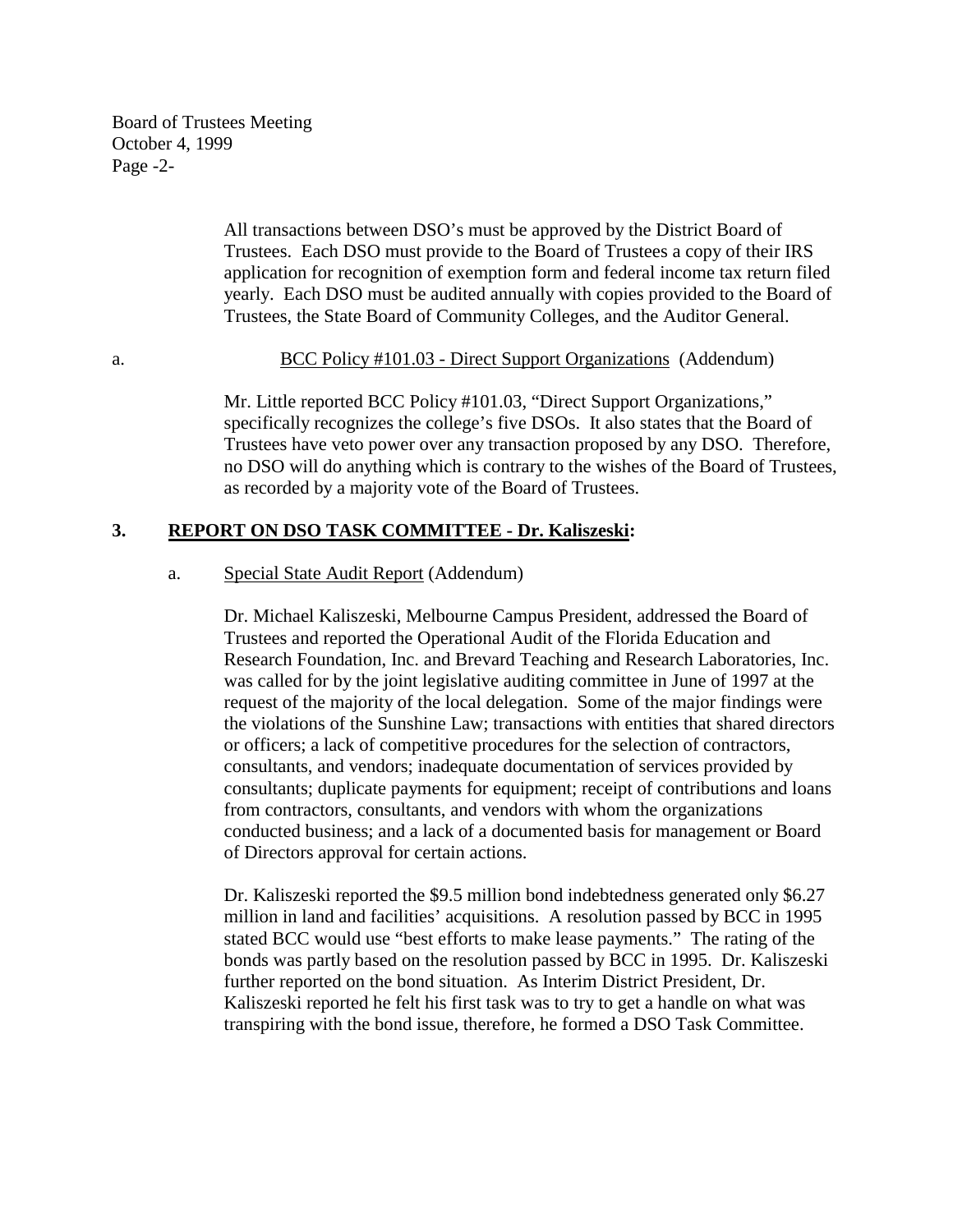Board of Trustees Meeting October 4, 1999 Page -3-

# b. DSO Task Committee/Report (Addendum)

Dr. Kaliszeski reported the DSO Task Committee examined each of the DSOs of BCC to determine if they complied with Florida Statutes and contributed to the mission of the college. Additionally, the Articles of Incorporation and Bylaws were examined, as well as actual operating procedures, to determine whether the respective organizations were operating in the best interest of the college and to address each concern listed in the audit. Dr. Kaliszeski reviewed the letter dated February 25, 1998, which was sent to Mr. Charles Lester, Auditor General, State of Florida, which was compiled through the efforts of the committee which listed thirteen action items the college would take to rectify those concerns listed in the critical audit. The Task Committee is still in existence and a list of the current members has been provided to the members of the Board of Trustees.

Mr. Joe Matheny, College Attorney, provided a brief history report on how the Florida Education and Research Foundation and the Brevard Teaching and Research Laboratories were established.

# **4. REPORT ON COLLEGE DSO'S:**

# a. Resolution by Board of Trustees - Mr. Matheny (Addendum)

Mr. Matheny reported the predecessors to the current District Board of Trustees adopted a resolution following the Task Committee's recommendations. He reported the Task Committee wished to develop uniformity among the DSO's with the Articles of Incorporation and the Bylaws, therefore, a common template was developed for the preparation of the five DSO Articles and Bylaws. All of the Articles of Incorporation/Charters have been approved by the Secretary of State. Mr. Matheny reported there are some differences among the Articles of Incorporation and Bylaws as the Foundation and the King Center for the Performing Arts are the only DSO's of the college which have investment committees. Mr. Matheny answered questions presented by the members of the Board of Trustees.

b. BCC Foundation, Inc. - Dr. Flom (Addendum)

Dr. Elena Flom, Executive Director of the BCC Foundation, Inc., reported the BCC Foundation is 28 years old and was established in 1971 as a DSO of the college. The Foundation provides for the college's needs that cannot be met by state funds or through student tuition and is exclusively charitable and for educational purposes.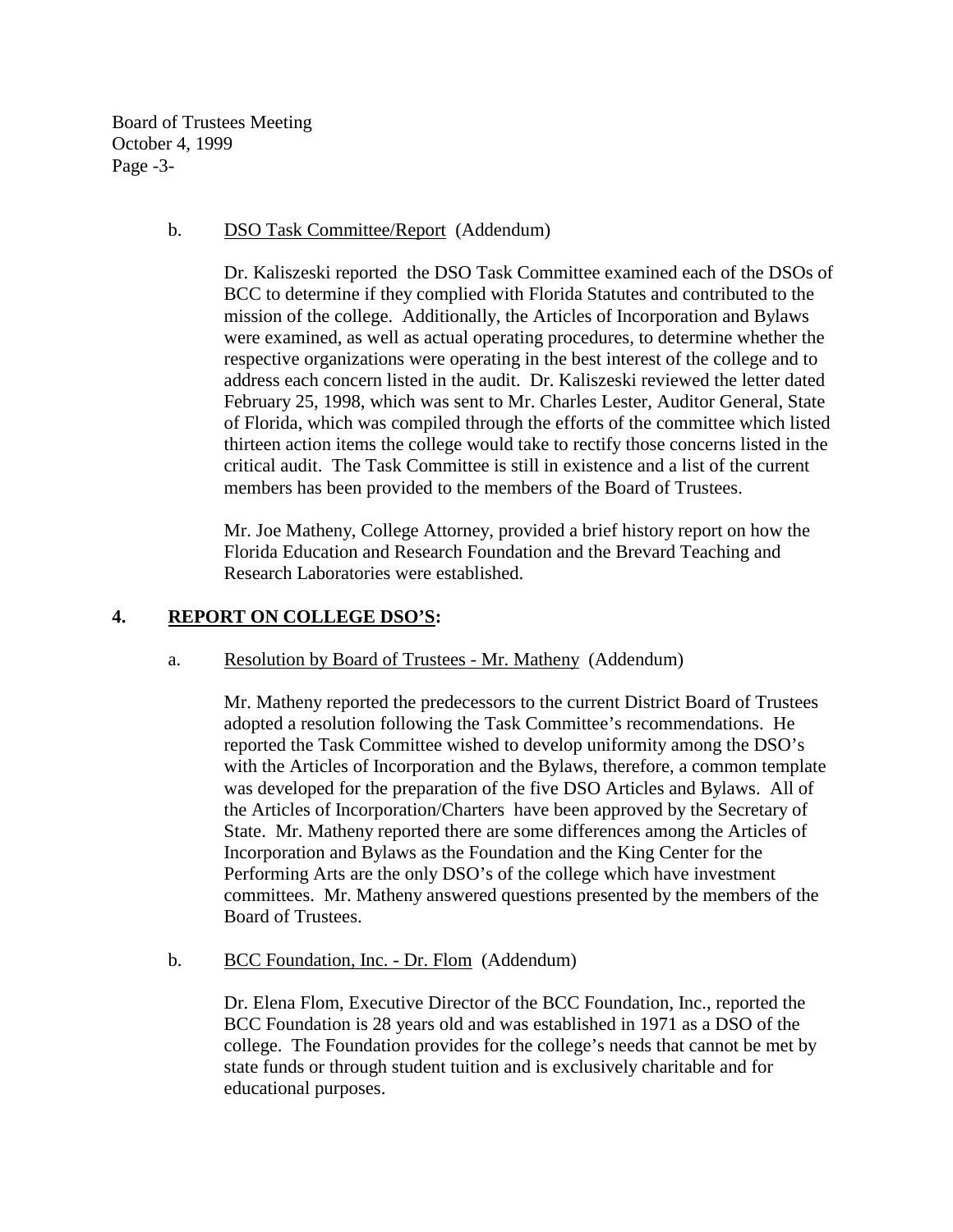Board of Trustees DSO Workshop October 4, 1999 Page -4-

> The Foundation receives donations in the form of money, stocks, property, equipment, and trust. Dr. Flom provided a brief report on the history of the Foundation. In 1980 the Foundation through a joint effort with the students, constructed the Foundation House. The Foundation has purchased property on Rosetine Street when the college required additional parking. When elevators and improvements were needed at the college for accessibility, the Foundation raised funds. Dr. Flom reported the BCC Foundation Board raised more than \$2 million to establish the endowment for the King Center for the Performing Arts in 1986. State-of-the-art equipment was purchased through the Allied Health Enhancement Challenge Grant funds which are funds donated by local medical facilities and matched by the state on a 60-40 basis. These funds are designated to purchase equipment in the Allied Health area. Dr. Flom reported in 1996-97 the Foundation distributed \$79,000 in scholarships to 193 students. In 1998-99 the Foundation distributed \$304,000 in scholarships to 460 students. So far, for 1999-2000, \$270,000 has been distributed in scholarships. Dr. Flom reported on the Planned Giving and scholarship grants for underprivileged students initiatives. Dr. Flom introduced Bill Taylor, Chairman of the Foundation Board and President of the Community Bank of the South. Dr. Flom answered questions presented by the Board.

#### c. Historic Cocoa Village Playhouse, Inc. - Ms. Hawkins-Smith (Addendum)

Ms. Hawkins-Smith, Executive Director of the Historic Cocoa Village Playhouse, Inc., brought the Board of Trustees up-to-date on the background of the playhouse. The Cocoa Village Playhouse is a 75-year-old historic building. She reported on some concerns regarding the problems with maintaining the facility. In 1985, the college purchased the building from the City of Cocoa for \$1.00. Mr. Walt Gilfilen assisted in obtaining grant funding for renovations. Ms. Hawkins-Smith reported on programs offered through the Cocoa Village Playhouse including the "Stars of Tomorrow" program which involves 77 children. Tickets have been selling quickly and this past weekend they served 2,000 clients and the weekend before 1,500. The current show, 42nd Street, is doing very well. The playhouse has applied for three operating grants and Mr. Gilfilen's office assisted with these applications. Ms. Hawkins-Smith answered questions presented by the members of the Board of Trustees. Ms. Hawkins-Smith introduced Mr. Ned Kellar, Executive Director of the Historic Cocoa Village Playhouse.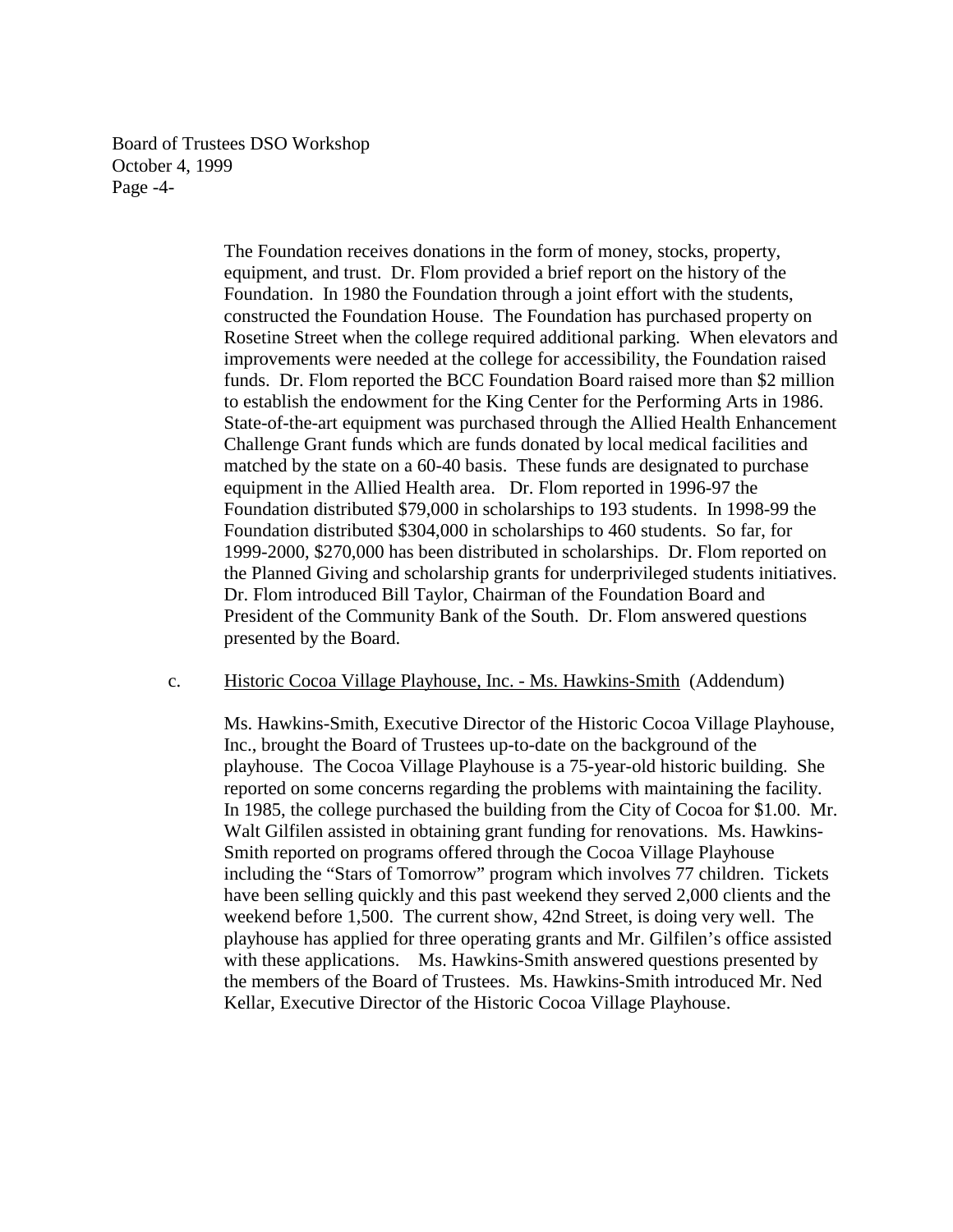Board of Trustees DSO Workshop October 4, 1999 Page -5-

### d. King Center for the Performing Arts, Inc. - Mr. Janicki

Mr. Steve Janicki, Executive Director of the King Center for the Performing Arts, Inc., (KCPA) reported part of the mission of BCC is to produce a climate conducive to the personal, professional, cultural and economic growth of Brevard County through programs and services such as the cultural activities and community education. Mr. Janicki reported he has been the Executive Director of the King Center for the Performing Arts, for 13 years and has seen the organization grow from an organization having gross revenues of approximately \$650,000 to now more than \$4.5 million. The KCPA is a unique organization as a DSO and is held as a model organization throughout the State of Florida and the community colleges. The economic impact of the KCPA on Brevard County is phenomenal and figures provided by the Brevard Cultural Alliance and the Division of Cultural Affairs indicate that the KCPA's impact on the community for this past season alone was \$13.8 million. The endowment currently remains strong. Operations continue to run as efficiently as possible without compromising on the reputation and integrity within the entertainment and performing arts industry. Mr. Janicki reported the Chairman of the KCPA Board, Phil Nohrr, could not attend the meeting as he is out of the country. Mr. Janicki answered questions presented by the members of the Board of Trustees.

#### e. Florida Education and Research Foundation, Inc. - Dr. Purga (Addendum)

Dr. Bert Purga, Palm Bay Campus President, reported the Florida Education and Research Foundation, Inc. (FERF) was established in the early 1990's to develop Foundation Park as an industrial complex surrounding the Palm Bay Campus to the east, west and the south and this then became a DSO when the Brevard Teaching and Research Laboratories was visualized. Dr. Purga described the location of the various entities and property locations utilizing a map. FERF is still in control of 22 acres of land of the 44 original acres purchased under the bond issue. The release price of the bond land is \$43,260 and the market value of the acreage is only \$27,500 per acre, therefore, the college has to make up the difference when property is sold. The bond issue, which is now under FERF's control is costing the college \$750,000 a year out of the general fund. There are approximately 20 years left on the bond issue.

Dr. Purga explained why and how the Cleanroom was constructed utilizing a grant from the Federal Economic Development Administration in the amount of \$1,350,000; a \$250,000 grant from the Department of Community Affairs and a third grant from Technological Research and Development Authority in the amount of \$200,000. Extensive marketing was done on the Cleanroom, however, there was very little business for the facility.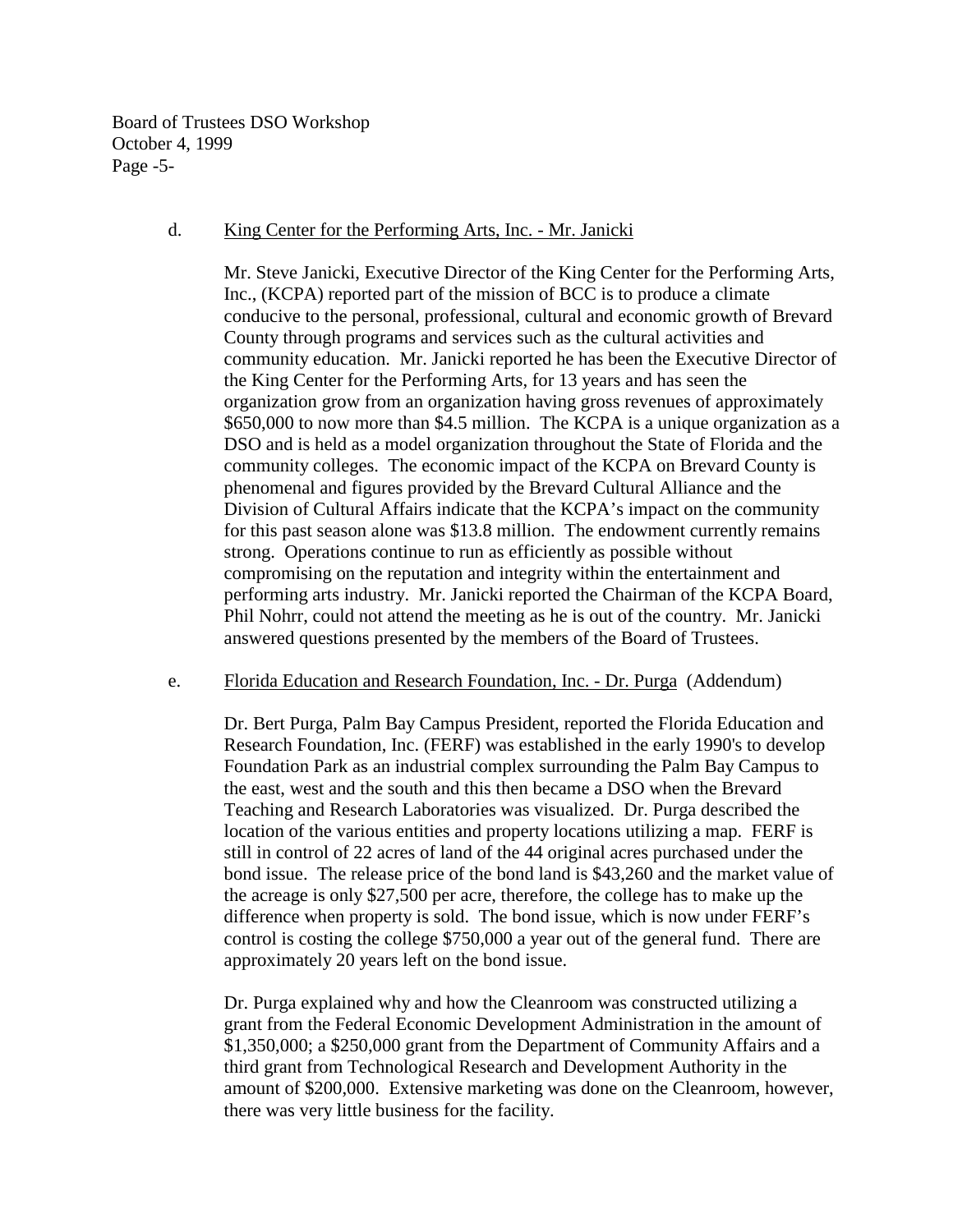Board of Trustees DSO Workshop October 4, 1999 Page -6-

> The facility was costing approximately \$7,000 in operating costs per month predominantly to Florida Power & Light. The Technological Research and Development Authority (TRDA) proposed to convert the Cleanroom into a business incubator on the site. The college was then approached by Methode Technologies and is now moving toward sale of the Cleanroom facility.

Methode is Chicago based with a Melbourne branch and is willing to pay the college \$1,832,000 for the Cleanroom building and various related pieces of equipment. The college will have to pay back the Economic Development Administration and Technological Research and Development Authority grants. The FERF Board has approved the contract with Methode. Dr. Purga reported three parcels of property immediately west of the greenbelt have been mentioned by Methode in a letter of interest to have the first right of refusal in the event the college opts to sell the property. The Board of Trustees approved this at the September 30, 1999 meeting. Dr. Purga introduced Mr. Bob Stuhlmiller, Chairman, of the FERF Board of Directors and answered questions presented by the members of the Board of Trustees.

#### f. Brevard Teaching and Research Laboratories - Dr. Purga (Addendum)

Dr. Purga reported the Brevard Teaching and Research Laboratories (BTRL) started in the early 1990's as two laboratories; a biology lab and a chemical instrumentation laboratory in space on the Palm Bay Campus. Its original mission focused on education, support of the private sector, support of public agencies and university research. In the mid 1990's the focus of BTRL was on the acquisition of the bonds. The bonds were approved and a \$4.5-\$5 million building was constructed. Through the bond money and PECO appropriations for equipment the building was furnished. When the BTRL opened their building, four laboratories were opened; biological, chemical analytical, bioassay and geographic information systems/global positioning systems.

Mr. Little provided a brief history of what transpired with the BTRL financially. With MRI operating the BTRL, the college will continue to be responsible for the bond payment. It is not expected that MRI will be profitable enough so that BCC's 50% of the profits will cover the \$750,000 cost. At a 1998 meeting, the Board agreed to pay the bond payment which is now at \$750,000 per year and should remain at that level. Dr. Gamble reported the college is not paying any operational expenses as the Midwest Research Institute (MRI) is paying for the operational expenses.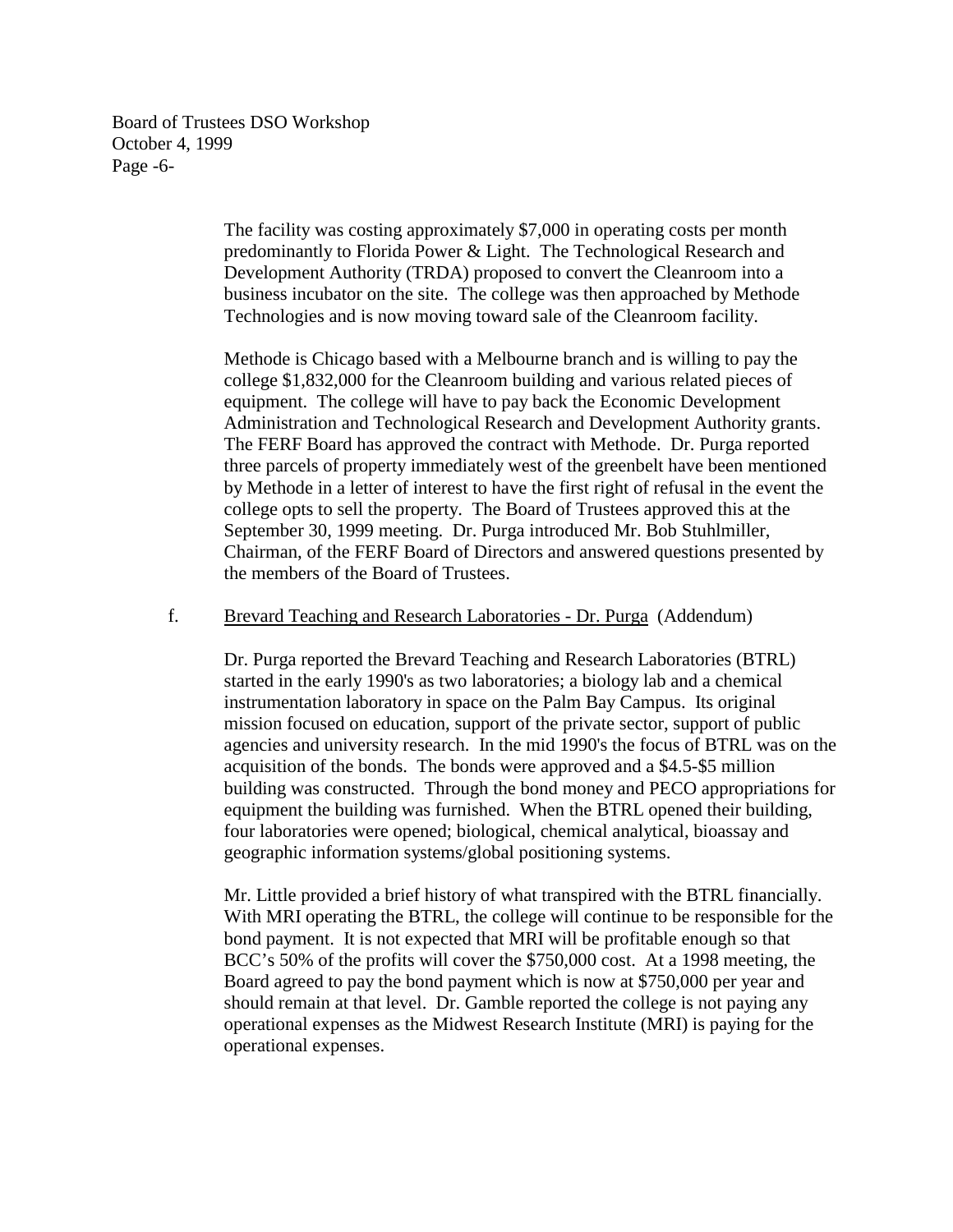Board of Trustees DSO Workshop October 4, 1999 Page -7-

> The Board discussed the issue of selling the property which is under the bond issue and reducing the bond obligation. Mr. Handley felt the college needed to focus on obtaining professionals to market the bond land and BTRL. Through this avenue, along with reserve money and a possible discount by the bond holders, the debt could be eliminated. Dr. Gamble discussed that MRI may be interested in purchasing the BTRL facility for a set price. Mrs. Martinez and Mrs. Silvernail will look into obtaining expertise for the marketing of the BTRL and bond property. Mr. Stuhlmiller discussed information pertaining to the marketing of the BTRL and bond property. It was the consensus of the Board that Mr. Handley and Mr. Stuhlmiller work with Dr. Gamble to look into the marketing of the BTRL and bond property and possible elimination of the bond payment. It was agreed that this approach would be taken rather than trying to get the legislature to fund the bond.

Dr. Purga reported on a situation being researched dealing with FERF where Ringhaver donated \$15,000 to FERF and in return was promised a piece of property. Dr. Purga introduced Mr. Gary Nungesser, Chairman, of the BTRL Board of Directors and expressed appreciation to Mr. Nungesser and Mr. Stuhlmiller for their assistance and commitment.

# **5. COLLEGE LOBBYING SERVICE:**

Mr. Johnson reported at the Board retreat and workshop September 25, the question of retaining the lobbyist's services was discussed. Mr. Matheny gave a brief report on the lobbyist's services whose fees of \$1,800 a month are paid by the college Foundation. Mr. Matheny reported he contacted the attorney with the Division of Community Colleges who had some concern with this arrangement as the 1998 legislature passed a law that the community colleges could not use public funds for a lobbyist and the college is indirectly doing what it is not permitted to do. Mr. Matheny stated the use of a public lobbyist is not a common practice among the Florida community colleges. The state statute does not prevent a college from having an in-house person, or employee, as a lobbyist if that employee is full-time. Several Board members discussed their discomfort in having an outside lobbyist and felt these monies could be used for other purposes at the college including scholarships. Mrs. Silvernail asked to go on record that she felt the college should continue with the services of the lobbyist, barring it being illegal, as the college needs all the assistance it can obtain with the legislature and she understands the lobbyist has greatly assisted the college in the past. The Board discussed the pros and cons of having an outside lobbyist.